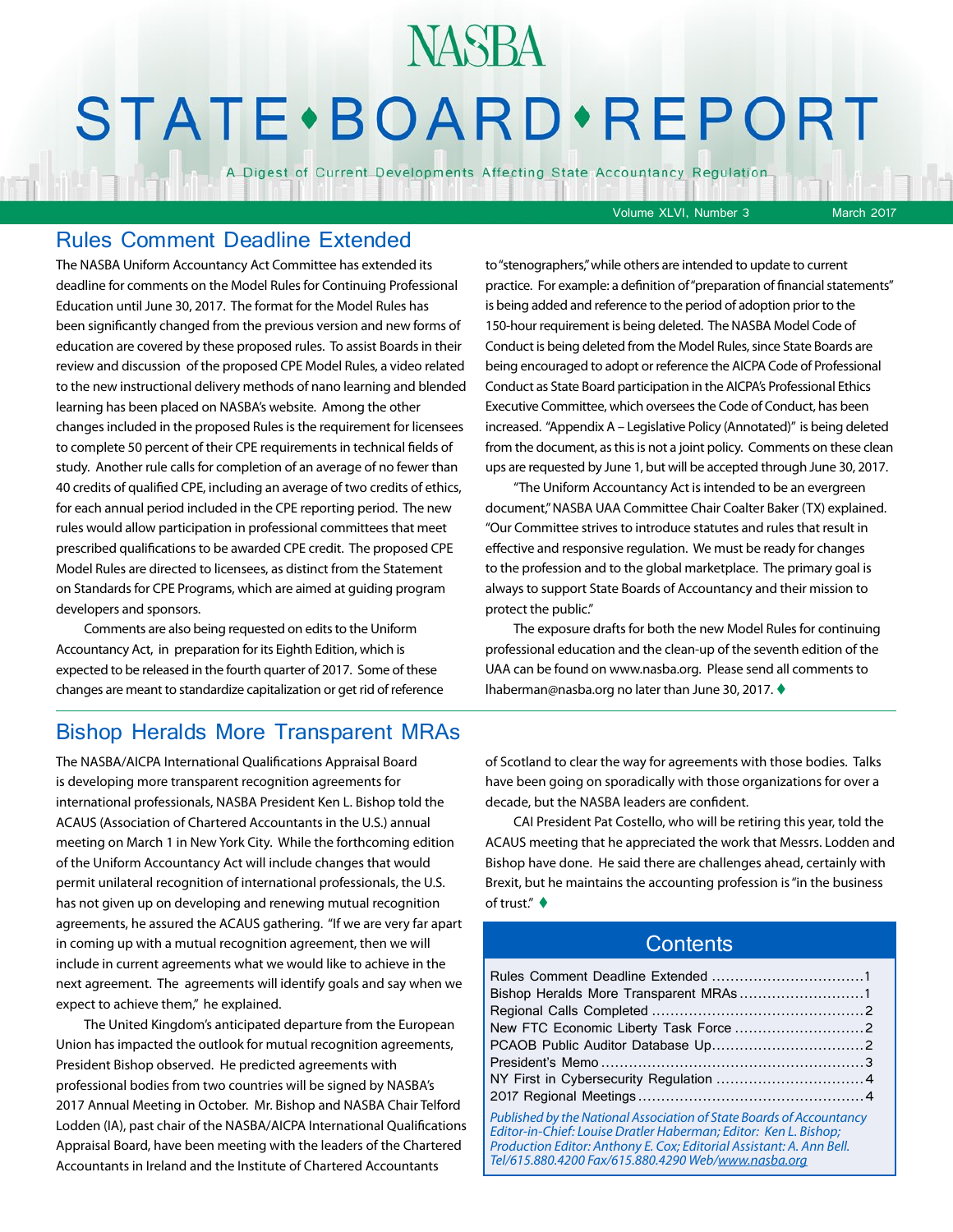#### <span id="page-1-0"></span>Regional Calls Completed

Regional Directors for all eight of NASBA's Regions held conference calls since the January Board of Directors' meeting to bring the member Boards news of what the Board is planning, NASBA's activities, and what is happening legislatively, as well as to gather information from the Boards on what is currently happening in their states. The Regional Directors, State Board Chairs and Executive Directors were joined on their calls by NASBA Vice President – State Relations Dan Dustin and Director of Legislative and Governmental Affairs John Johnson for an overview of state house and federal legislative trends. Regions will have an opportunity for face-to-face meetings at the June Regional Meetings and the next group of conference calls will be held following the July Board of Directors meeting.

Among the activities the Boards' representatives mentioned during the calls were:

- **• Georgia** With the assistance of the NASBA Communications Department, the Board launched its first newsletter in several years.
- **• Iowa** The Board is adopting by reference the AICPA Code of Professional Conduct.
- **• Maryland** The Board has redesigned its website to be more userfriendly.
- **• Montana** The Board passed firm mobility legislation.
- **• Nebraska** The Board is now accepting more elective courses from junior colleges to meet the 150-hour requirement.
- **• North Carolina** The Board has added an electronic complaint form to its website.
- **• North Dakota** The Board is discussing making a change to address non-CPA credentials.
- **• Oklahoma** The State continues to discuss consolidation of boards.
- **• Oregon** The Board released clarification on what work "retired" and "inactive" CPAs can do.
- **• West Virginia** The Board named the NASBA International Evaluation Service (NIES) to be its exclusive provider of international experience evaluation.
- **• Wyoming** The Board is looking for a new vendor for a licensing management support system.

Messrs. Dustin and Johnson reported to each Region on the trends in legislation occurring in their neighboring states and the nation. They thanked all for sharing their information on the calls. Representatives of the NASBA Communications Committee spoke during the calls inviting all State Boards to take advantage of the free services they can provide. Currently 26 Boards have newsletters prepared by the Communications Department and others use them for e-mail blasts, videos and public service ads.

Moderating the calls were: Catherine Allen (NY), Northeast Regional Director; J. Coalter Baker (TX), Southwest Regional Director; Maria E. Caldwell (FL), Southeast Regional Director; Sheldon Holzman (IL), Great Lakes Regional Director; Stephanie S. Saunders (VA), Middle Atlantic Regional Director; Sharon A. Jensen (MN), Central Regional Director; Edwin G. Jolicoeur (WA), Pacific Regional Director; and Nicola Neilon (NV), Mountain Regional Director. ♦

#### New FTC Economic Liberty Task Force

Acting Federal Trade Commission Chairwoman Maureen Ohlhausen has created the Economic Liberty Task Force to focus on occupational licensing regulations. Speaking on February 23 to George Mason University's Law School, Ms. Ohlhausen reported that one of the first things the new Task Force will do is create a "special area of the FTC website focused on economic liberty." The group will be seeking to partner with stakeholders, "including state elected leaders and other officials, to eliminate and narrow overbroad occupational licensing restrictions that are not narrowly tailored to satisfy legitimate health and safety goals." She said she hopes to create "a new level of partnership with Governors, state Attorneys General, state legislative leaders and other state and local officials, to integrate competition considerations into their decision-making process."

States mentioned by Ms. Ohlhausen as giving her optimism that such partnerships would be developed based on actions already taken by those states' leaders included: Arizona, Iowa, Indiana, Missouri, Nebraska and Wisconsin. Among the reforms she cited that help remove barriers to entry and competition were those that promote reciprocity among states and that "credit work experience in place of additional educational requirements" especially for military families and veterans.

Ms. Ohlhausen's action was reflected in President Donald Trump's joint address to Congress on February 28 when he said, "We have undertaken a historic effort to massively reduce job-crushing regulations, creating a deregulation task force inside of every government agency."

"Active market participants still control many state boards that impose licensing restrictions," Ms. Ohlhausen observed. "Thus, the question revolves around whether the state is actively supervising the board actions that displace competition. When warranted, the FTC will bring enforcement actions in appropriate cases. But advocacy and partnership will be the primary work of the FRC's Economic Liberty Task Force."

NASBA's June Regional Meetings will include a panel session moderated by NASBA Director of Legislative and Governmental Affairs John Johnson on how various groups are promoting legislation that challenges professional regulation. Representatives of states that have experienced such activity will be panelists and meeting attendees will be encouraged to share reports on efforts in their own states.

See NASBA's monthly *Legislative E-News* on www.nasba.org for details of recent activities in the legislative arena.  $\blacklozenge$ 

#### PCAOB Public Auditor Database Up

By mid-April 2017 the Public Company Accounting Oversight Board anticipates having available to the public its complete database of engagement partners and audit firms participating in audits of U.S. public companies. Some information can already be found there. The data is collected from the *Form AP: Auditor Reporting of Certain Audit Participants*, filed by firms registered with the PCAOB for each audit report issued by a public company, as required by the PCAOB's rules adopted in December 2015. The requirement for filing Form AP for engagement partner names became effective on January 31, 2017 and will come into effect on June 30, 2017 for other accounting firms that participated in the audit.

The database allows users to find the name of the engagement partner of a specific audit. The user can also learn the name, location and extent of participation of the audit firms on the engagement. $\blacklozenge$ 

ent battimular követ formi kött indarkvast formi kött indarkväst követ kött inda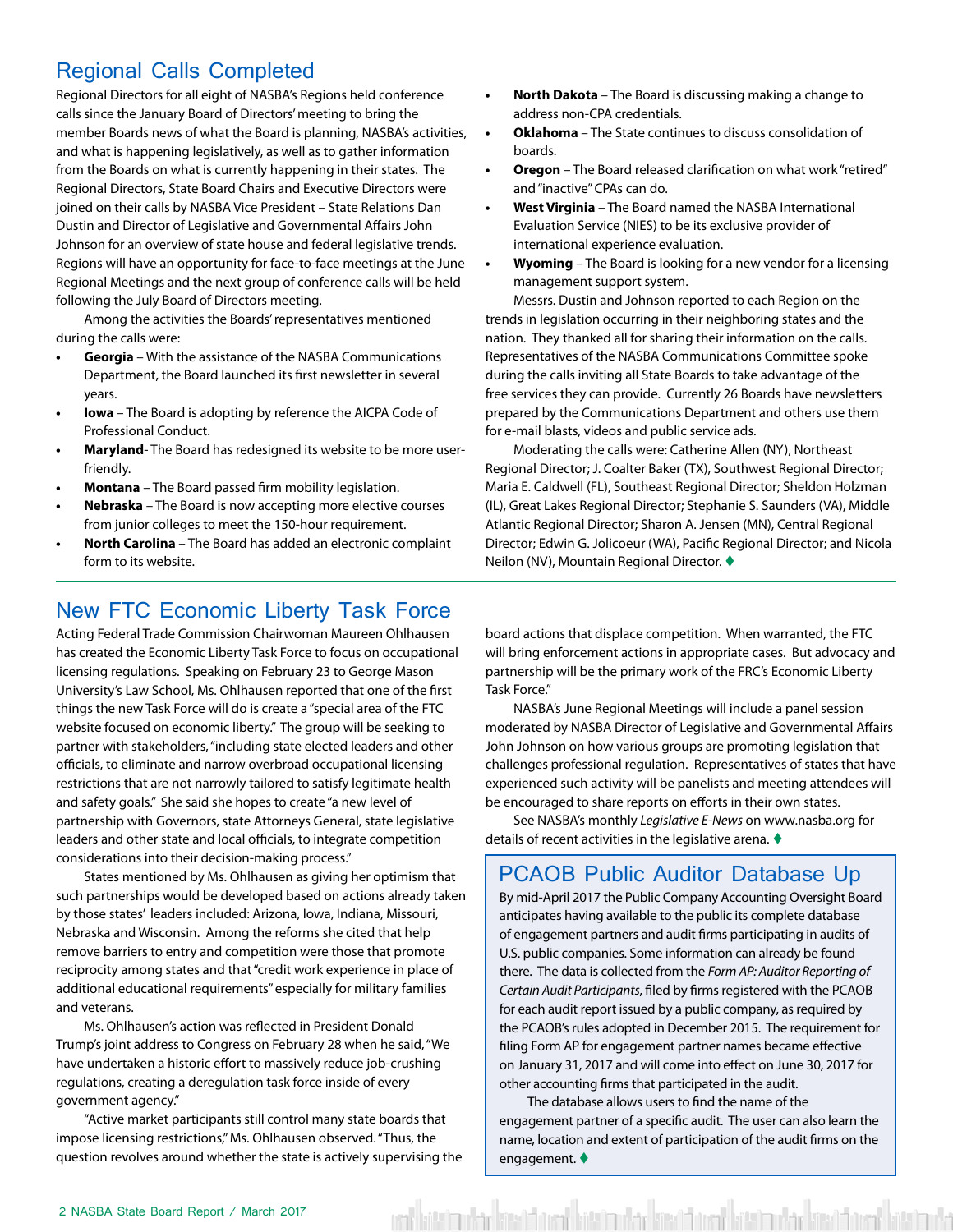# PRESIDENT'S MEMO

### **The Sky Is Not Falling**

I have avoided writing about the infamous "North Carolina Dental Board case" for some time, in the belief that not spotlighting the topic while NASBA was working on practical solutions to the consequences of the case was the best strategy. I still believe that would be the right approach, but as others have resurrected the discussion with articles, which have been quickly picked up and reprinted or posted on various blogs, I have to speak up.

In my view, this case and the related rulings have often been misinterpreted, misapplied and exaggerated, including in some recently published articles. That being said, the fact that NASBA is spending tens of thousands of dollars working for legislative and other remedies to the threats associated with the case is indicative that we are taking it seriously. Just look at our webpage (https://nasba.org/mc/legislativesupport/north-carolinadental-case/). I will admit that NASBA participated in building concern about this case as it slowly worked its way through the legal system. Early on we communicated at conferences that the court and the Federal Trade Commission had gotten it wrong based on the perceived immunity implications. Perhaps we should have been placing greater scrutiny on the conduct that led to the rulings. As our webpage shows, we have since tried to remedy that.



**Ken L. Bishop President & CEO**

I am often accused of attempting to practice law, so I would caution any reader to remember that I am not a lawyer. However, I am a strong believer in trying to clearly understand intent and, as importantly, doing what is right. I am reporting based on my research, not on any legal expertise.

From the start, I began to read everything I could get my hands on coming from this case including testimony, evidence and commentary by the Justices. It was eye-opening. While I am not a legal expert, I have probably attended more Board of Accountancy meetings across the United States in the past dozen years, or so, than anyone in the country. As I read the case's materials, I quickly realized that I had rarely, if ever, seen any U.S. Accountancy Board demonstrate or permit the type of behavior that was cited in this case. And yet, like other conscientious regulatory boards, Accountancy Boards were caught up and equally impacted by these rulings.

Let me discuss my (non-lawyer) interpretation of the Federal Trade Commission's and the Supreme Court's ultimate decisions. I recognize the common sense in their rulings, their logical conclusions and, most importantly, that the rulings were relatively narrow as to what regulatory boards do and the rulings were primarily focused on antitrust matters and immunity. This certainly does not eliminate the threat to boards or board members, but it does allow consideration of ways to mitigate those threats.

It is critically important to consider some of the commentary by the Supreme Court. As this was a 6 – 3 ruling, I was particularly interested in the dissenting opinions. Justice Samuel Alito began his ruling by noting "there is nothing new about the structure of the North Carolina Board" and that "self-serving by such boards is, likewise, not new." Remembering that Justice Alito was a dissenter, I am more concerned by his comments than the technical arguments of the majority. I would argue that very few, if any, Accountancy Boards are structured as was the board in this case. In the rare instances when I have heard an Accountancy Board member raise anything close to self-serving or competitive arguments, he or she was quickly admonished by other Board members.

Real threats resulting from some of the recent articles are that they could scare away some highly qualified individuals from serving on state boards, or firms may decide not to allow their members to serve. Those would be horrible outcomes. For more than one hundred years, CPAs have stepped up to provide a balanced and fair regulatory system that results in rulings based solely on public protection and interpretation of statutes and rules. A very small percentage of those cases have anti-trust implications, but in a post North Carolina Dental Board case environment there needs to be enhanced caution and scrutiny as to how such cases are handled. NASBA has provided guidance in that area and will continue to provide support as needed to you and your counsel.

NASBA is working both unilaterally and in a coalition of other high quality regulatory associations to find remedies that provide not only protection, but also peace of mind to our volunteers who play such an important role in the regulation of the profession. In the meantime, be smart, be cautious, but remember what you do for the public and profession is critically important -- and the sky is not falling!

*Semper ad meliora (Always toward better things).*

Jen L. Bohop

*— Ken L. Bishop President & CEO*

shumberida dimatit biratisi adalam tarishlarida da kata da biratisi da biratisi da biratisi da biratisi da bir